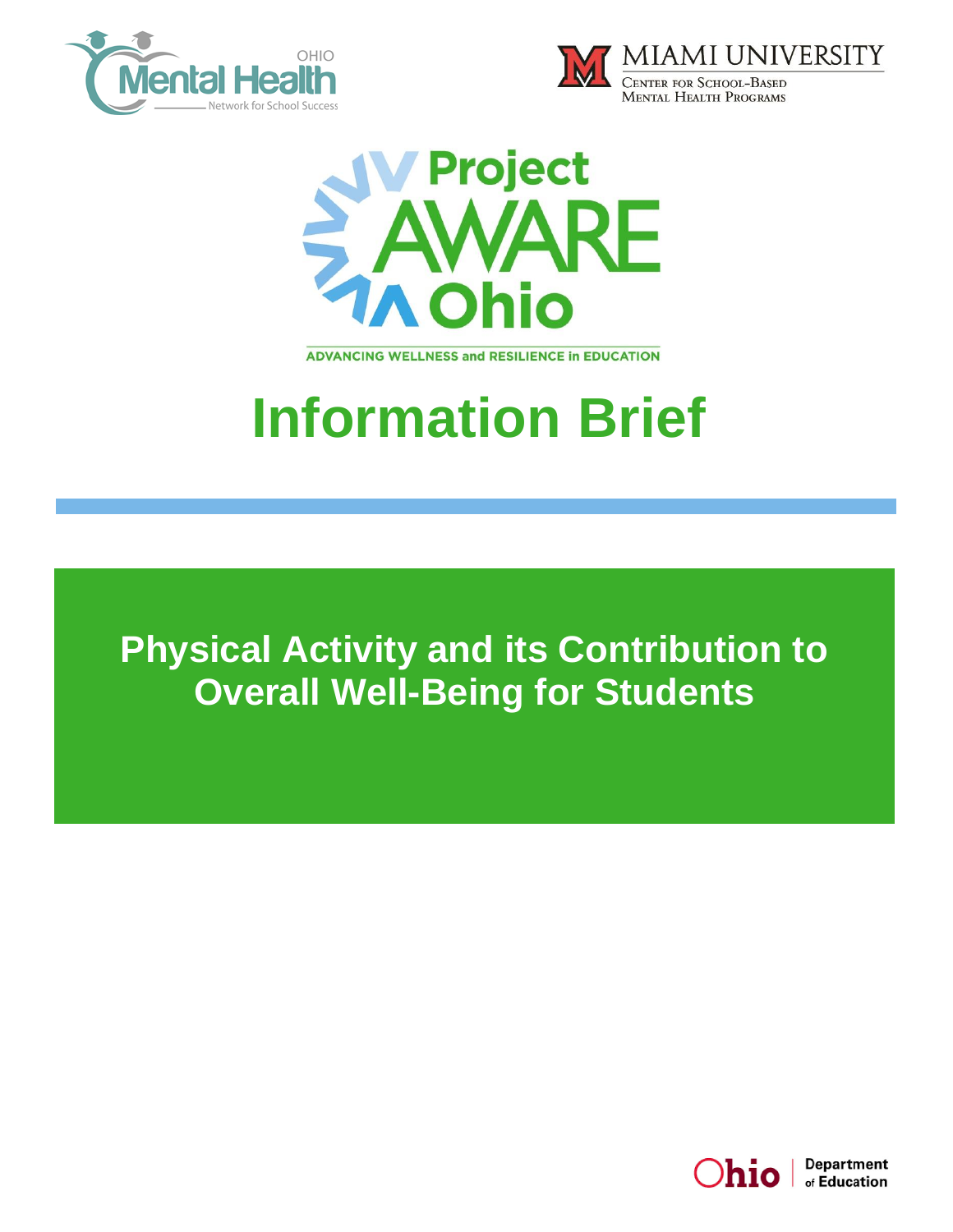

## **INTRODUCTION AND STATISTICS**

Research suggests children and adolescents do not exercise as frequently as experts recommend. For example, although the U.S. Department of Health and Human Services recommends that youth ages 6-17 take part in 60 minutes of moderate to vigorous physical activity daily,<sup>14</sup> only one-fourth of youth ages 12-15 met this requirement in 2012.<sup>6</sup> Furthermore, the National Health and Nutrition Examination Survey results suggest that children are engaged in sedentary activities for more than seven hours per day and become more sedentary with age.<sup>11</sup> When they are not active, children often spend time watching television and using computers, phones and tablets. Fortunately, parents and teachers can encourage healthier habits and influence the amount of physical activity that children participate in each day. This is promising because research has shown that physical activity impacts children's academic performance, social behavior, physical health, mental health and happiness.

### **IMPACT OF PHYSICAL ACTIVITIES ON CHILD AND ADOLESCENT OUTCOMES**

#### **Academics**:

Many studies have found an association between physical activity and enhanced academic performance. A review of 125 observational and experimental studies provides support for the significant impact physical activity can have on students' cognitive functioning and academic performance.<sup>8</sup> Despite the evidence that points to the positive effects of physical activity, an alarming trend is occurring as many schools report they are cutting programs involving physical activities due to a lack of resources and time.<sup>8, 9</sup> Similar results were found in a study that used a randomized, controlled design involving four schools. Two of the schools maintained a traditional schedule without curricular activity breaks, but the other two schools added 20 minutes of physical activity breaks into their day. The physical activity breaks had a positive effect on students' math and reading achievement.<sup>7</sup> These studies suggest encouraging children to participate in physical activities can promote greater academic achievement.

#### **Social Behavior:**

Physical activity, whether through organized sports or active play, often promotes interactions among children, which can enhance the development of positive social behaviors. A study involving an inclusive physical education classroom examined the influence of physical activity on creating friendships between 16 children who were observed and later interviewed.<sup>12</sup> These findings suggest that exercise can allow for student interactions and bonds that are potentially more difficult to be formed in a regular classroom setting. Another study of 80 children ages 9-12 who were on competitive sports teams found that children reported their team involvement and team members had a positive influence on the development of their friendships.<sup>3</sup> In addition, a study involving 88 high school students who associated with local sports teams supports this information.<sup>16</sup> After having participants complete a survey, researchers concluded that adolescents who identified closer with sports teams had higher self-esteem, social integration and social well-being. Overall, whether students participate in everyday exercise such as playing kickball at recess or going to the gym with a friend or an organized community or school sports team, physical activity can be an effective way to encourage children and adolescents to develop friendships and practice social skills.

#### **Physical Health:**

According to the U.S. Department of Health and Human Services, research has provided strong evidence that children and adolescents who participate in physical activity have improved cardiorespiratory fitness, muscular fitness, bone health, cardiovascular and metabolic health biomarkers, and healthier body compositions. Researchers have also concluded that daily exercise can reduce the likelihood of developing chronic diseases in adulthood such as heart disease, type 2 diabetes, hypertension and osteoporosis.<sup>14</sup> Again, these health benefits are most likely to occur when children participate in 60 minutes or more of physical activity each day that consists of aerobic, muscle-strengthening and bone-strengthening exercises.<sup>14</sup> Overall, youth can receive numerous health benefits from routine exercise, and adults can help guide children into this healthy lifestyle.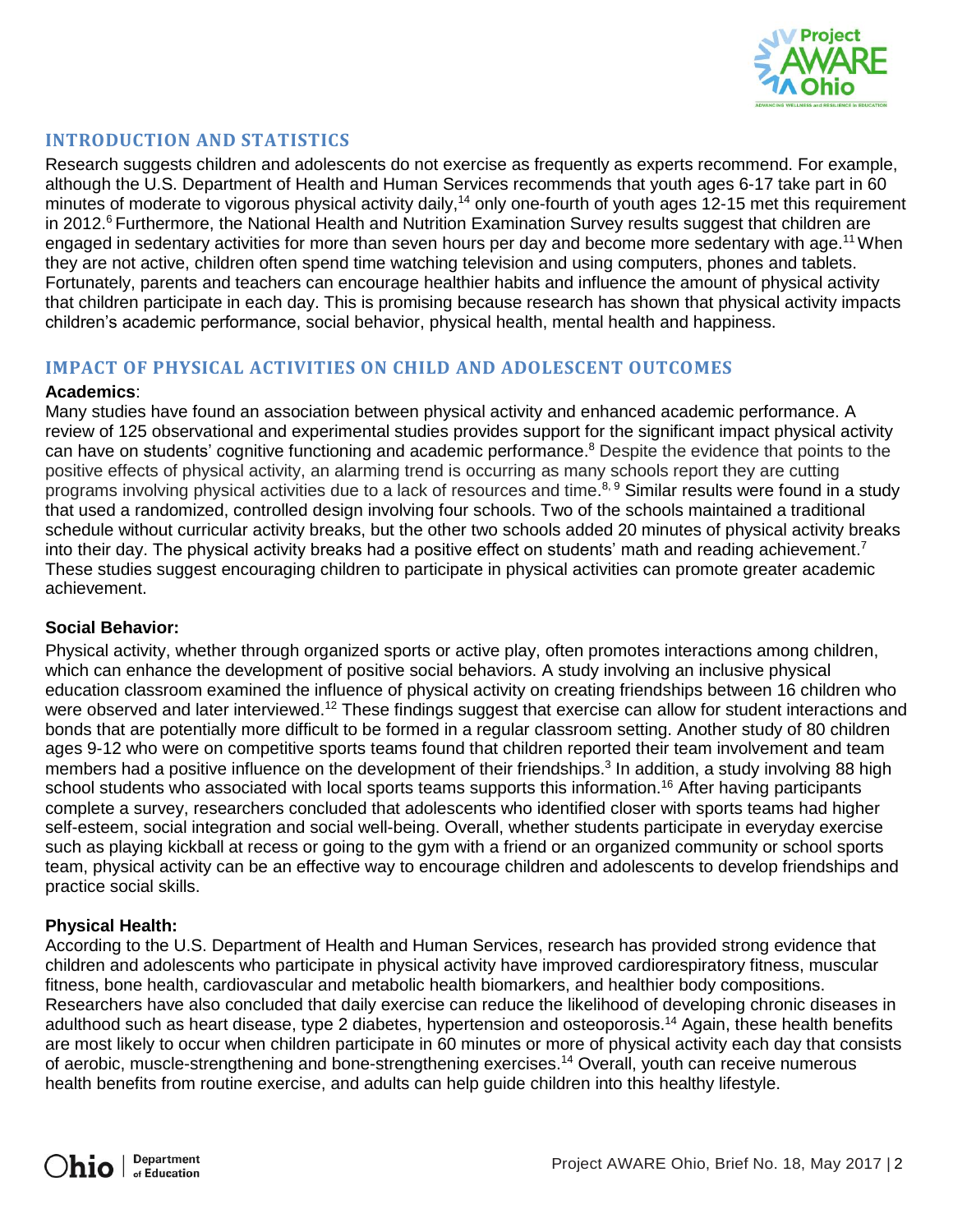

#### **Mental Health:**

Numerous studies suggest physical activity can have a positive influence in reducing symptoms and preventing the development of mental health issues. In a study of 17 elementary school children who displayed at least four symptoms of ADHD, researchers found that adding 26 minutes of physical activity into the children's daily routine for eight weeks resulted in behavioral improvements as reported by teachers, parents and program staff.<sup>13</sup> Additionally, a meta-analysis that reviewed 73 studies found small but significant overall effects of physical activity on children's mental health.<sup>1</sup> More specifically, increased physical activity reduced the risk of depression, anxiety, psychological distress and emotional disturbance among children.<sup>1</sup> Parents and teachers can help children by creating a supportive and encouraging environment toward exercise, which can lead to better mental health outcomes for students.

#### **Happiness:**

Another benefit many individuals experience with physical activity is an overall increase in happy feelings. A study involving approximately 1,500 students in Norway found that students who exercised at least two to three times per week reported feeling less stressed and happier compared to students who reported participating in physical activity only once a week or less. Results were similar for both girls and boys.<sup>10</sup> Throughout life, many people strive to be happy and physical activity is a simple way to help achieve that feeling.

## **HELP AND SUPPORT FROM PARENTS AND SCHOOLS**

#### **Parents:**

There are many ways that parents can impact their children's physical activity, behaviors and attitudes. In fact, simply having a positive attitude toward exercise and being supportive of active lifestyles encourages this behavior, as children often learn behaviors by watching others.<sup>5, 15</sup> In addition, engaging with children during physical activities can help maintain their interest in and appreciation for physical activity.<sup>15</sup> Parents serve as role models for their children, and something such as turning off a TV once a show has finished can even be learned at a young age. Parents

also should consider encouraging activities that are age appropriate, enjoyed by the child, tailored to the physical and intellectual skills of the child, and are varied in their nature. Some additional suggestions regarding how parents can set good examples are provided to the right:<sup>2</sup>

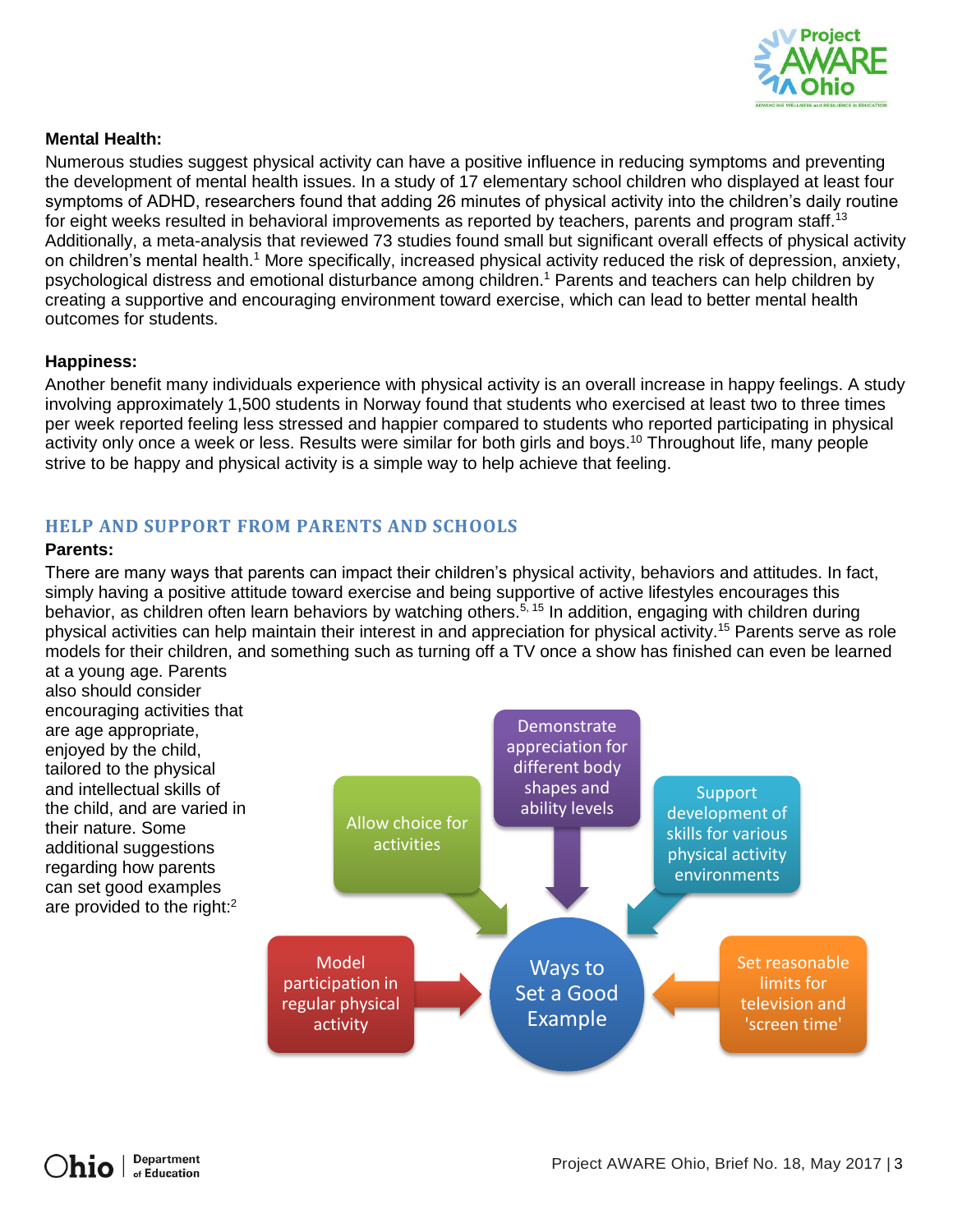

Additional tips for parents are provided in the table below:

## **Tips from the CDC (2015)** Build physical activities into your family's schedule. Provide children with equipment that encourages physical activity. Travel to places that allow children to be active (i.e., public parks, sporting fields, etc.). Make exercise fun, engaging and connected to the child's interests.

#### **School Staff:**

There are many ways teachers and other school staff can motivate students to lead physically active and healthy lives. Like parents, educators also are often viewed as role models to students, and their exercise habits can influence their students.<sup>4</sup> Aside from a physical education class period, there are many things that can be done in a classroom setting to promote physical activity. For example, teachers can include movement within lesson plans and provide time for students to move around between activities.<sup>4</sup> Additionally, in order to promote positive views of exercise, it should never be used to punish misbehavior or poor academic performance.<sup>4</sup> Some other recommendations for teachers are provided in the table below:

## **Recommendations from the CDC (2011)**

Have students walk around the room as you read a book aloud. Ask them to identify verbs they hear by physically acting them out.

Incorporate walks as part of science lessons.

During class, teach students about exercise and the importance of it.

Collaborate with the physical education teacher about how to encourage physical activity throughout the day.

Provide equipment and organize games that promote physical activity during recess.

Be creative and think of how to provide opportunities to be active when students cannot go outside for recess due to weather.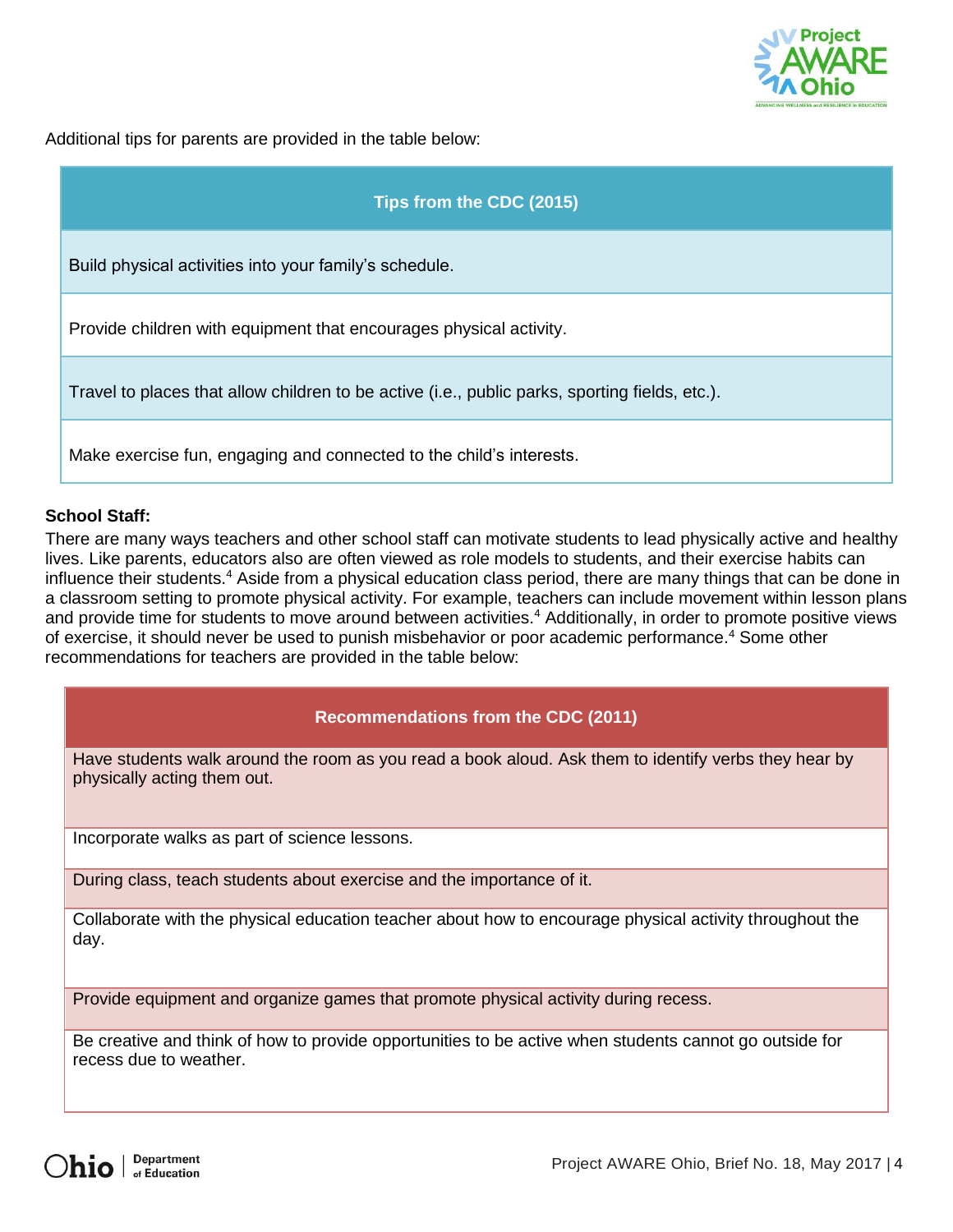

## **CONCLUSION:**

Altogether, students need to exercise and find joy in being active. As parents and school staff work together to encourage this behavior on a regular basis, students are more likely to achieve better academic performance levels, lead happier lives, form more positive relationships, and experience better physical and mental health outcomes.

## **ADDITIONAL WEBSITES FOR PARENTS:**

- <http://kidshealth.org/en/parents/active-kids.html>
- http://www.letsmove.gov/parents
- https://www.healthychildren.org/English/healthy-living/fitness/Pages/Encouraging-Your-Child-to-be-Physically-Active.aspx

## **ADDITIONAL WEBSITES FOR EDUCATORS:**

- http://www.cdc.gov/healthyyouth/health\_and\_academics/ pdf/pape\_executive\_summary.pdf
- <http://www.letsmove.gov/active-schools>
- [https://schools.healthiergeneration.org/getting\\_youth\\_active\\_blog/2014/03/24/893/five\\_tips\\_to\\_increase\\_st](https://schools.healthiergeneration.org/getting_youth_active_blog/2014/03/24/893/five_tips_to_increase_students_physical_activity) [udents\\_physical\\_activity](https://schools.healthiergeneration.org/getting_youth_active_blog/2014/03/24/893/five_tips_to_increase_students_physical_activity)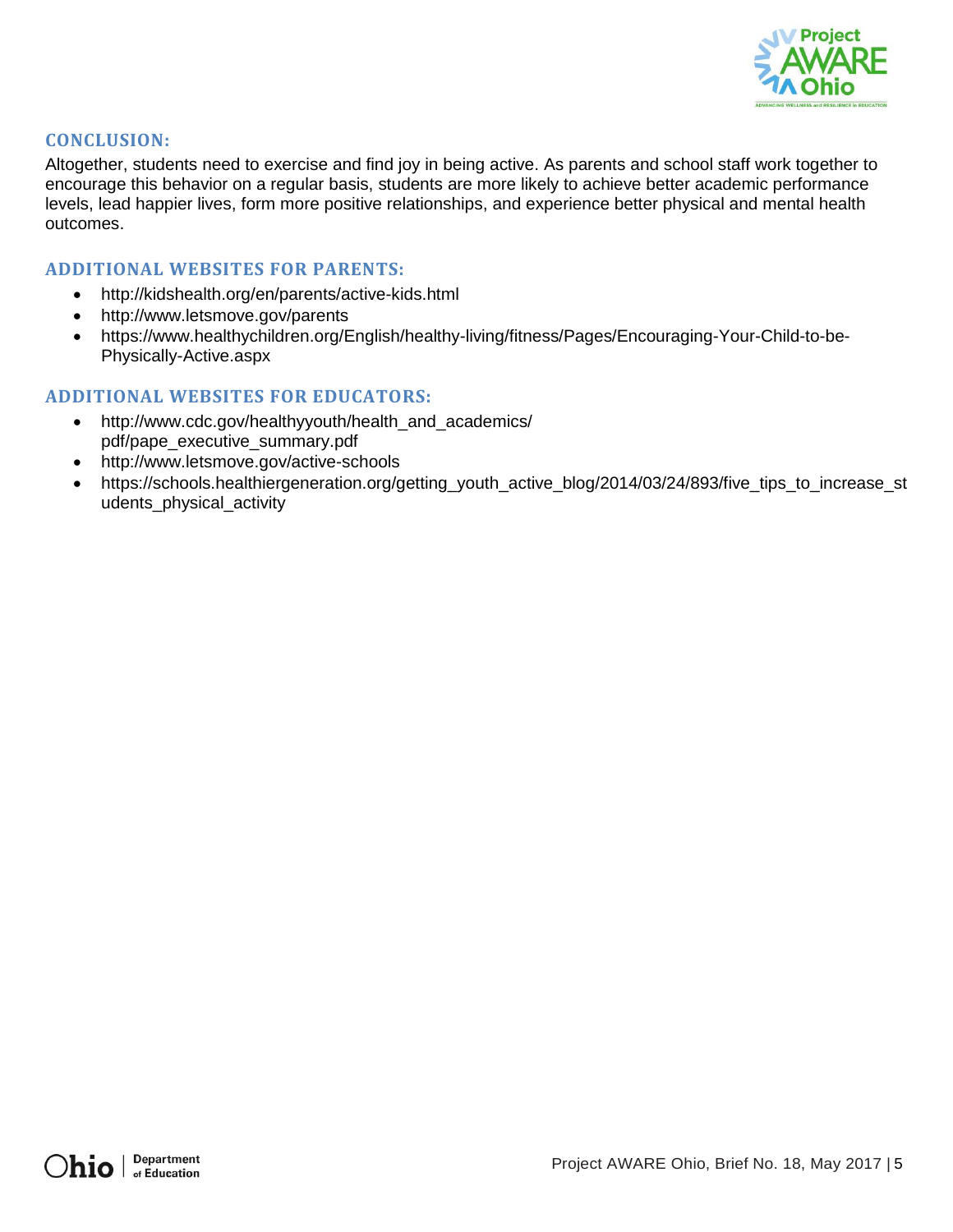

## **REFERENCES**

- 1. Ahn, S., & Fedewa, A. (2011). A meta-analysis of the relationship between children's physical activity and mental health. *Journal of Pediatric Psychology, 36*(4), 385-397. doi:10.1093/jpepsy/jsq107
- 2. Better Health Channel. (2016). *Children- keeping them active*. Retrieved from https://www.betterhealth.vic.gov.au/health/healthyliving/children-keeping-them-active
- 3. Bigelow, B. J., Lewko, J. H., Salhani, L. (1989). Sport-involved children's friendship expectations. *Journal of Sport and Exercise Psychology, 11*(2), 152-160. doi:10.1123/jsep.11.2.152
- 4. Center for Disease Control. (2011). *Tips for teachers: Promoting healthy eating & physical activity in the classroom*. Retrieved from [http://www.cdc.gov/healthyyouth/npao/pdf/tips\\_for\\_teachers\\_tag508.pdf](http://www.cdc.gov/healthyyouth/npao/pdf/tips_for_teachers_tag508.pdf)
- 5. Center for Disease Control. (2015). *Making physical activity a part of a child's life*. Retrieved from http://www.cdc.gov/physicalactivity/basics/adding-pa/activities-children.html
- 6. Fakhouri T., Hughes J. P., Burt V. L.,…& Ogden, C. L. (2014). Physical activity in U.S. youth aged 12–15 years, 2012. NCHS data brief, no 141. Hyattsville, MD: National Center for Health Statistics.
- 7. Fedewa, A. L., Ahn, S., Erwin, H., Davis, M. C. (2015). A randomized controlled design investigating the effects of classroom-based physical activity on children's fluid intelligence and achievement. *School Psychology International, 36*(2), 135-153. doi:10.1177/0143034314565424
- 8. Howie, E. K., Pate, R. R. (2012). Physical activity and academic achievement in children: A historical perspective. *Journal of Sport and Health Science, 1*(3), 160-169. doi:10.1016/j.jshs.2012.09.003
- 9. Lee, S. M., Burgeson, C. R., Fulton, J. E., & Spain, C. G. (2007). Physical education and physical activity: Results from the School Health Policies and Programs Study 2006. *Journal of School Health, 77*(8), 435- 463.
- 10. Molijord, I. E., Moksnes, U. K., Eriksen, L., & Espnes, G. A. (2011). Stress and happiness among adolescents with varying frequency of physical activity. *Perceptual and Motor Skills, 113*(2), 631-646. doi:10.2466/02.06.10.13.PMS.113.5.631-646
- 11. National Physical Activity Plan. (2014). 2014 US Report Card on Physical Activity for Children and Youth. Retrieved from http://www.physicalactivityplan.org/projects/reportcard.html
- 12. Seymour, H., Reid, G., Bloom, G. A. (2009). Friendship in inclusive physical education. *Adapted Physical Activity Quarterly, 26*(3), 201-219. doi:10.1123/apaq.26.3.201
- 13. Smith, A. L., Hoza, B., Linnea, K., McQuade, J. D., Tomb, M., Vaughn, A. J., ... & Hook, H. (2013). Pilot physical activity intervention reduces severity of ADHD symptoms in young children. *Journal of Attention Disorders*, *17*(1), 70-82.
- 14. U.S. Department of Health and Human Services. (2008). *2008 Physical Activity Guidelines for Americans*. Washington, DC: U.S. Department of Health and Human Services. Retrieved from https://health.gov/PAGUIDELINES/pdf/paguide.pdf